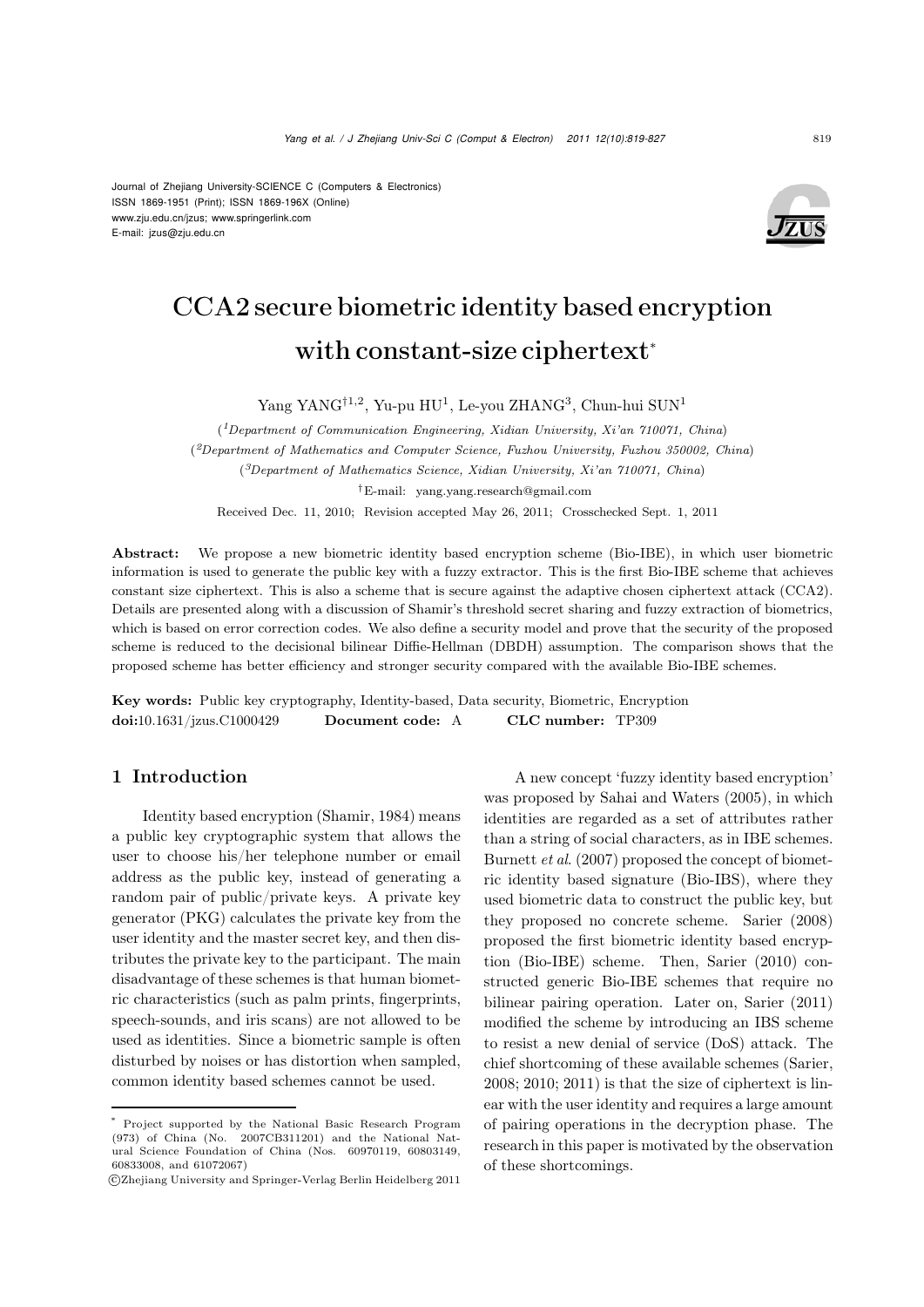To improve efficiency, this paper presents a new Bio-IBE scheme that has several desirable properties:

1. Constant-size ciphertext. Unlike other available Bio-IBE schemes (Sarier, 2008; 2010; 2011) where the sizes of ciphertext are linear with the attribute vector of the receiver, this proposal is the first scheme that achieves constant-size ciphertext. The communication overhead is greatly reduced in the proposed scheme.

2. Efficient decryption algorithm. This scheme is the first scheme that requires constant bilinear pairing operations (i.e., only two pairings) in the decryption algorithm, while the pairing operations in other schemes are linear with the error tolerant parameter.

3. Simpler key generation algorithm. The key generation algorithm is more efficient since the costly MapToPoint hash function is replaced by an ordinary hash function.

4. Decisional bilinear Diffie-Hellman (DBDH) assumption. This proposed scheme is proved secure and its security is reduced to the DBDH assumption. The hardness of DBDH assumption is stronger than that of k-BDHI assumption, which is the basis for other schemes (Sarier, 2008; 2011).

5. Chosen ciphertext security. This is a scheme that is secure against the adaptive chosen ciphertext attack (CCA2), while many of other Bio-IBE schemes with concrete construction and detailed proof are secure only against the chosen plaintext attack (CPA).

# 2 Preliminaries

#### 2.1 Bilinear map

Let  $G$  and  $G_1$  be two (multiplicative) cyclic groups of prime order *p*. Let g be a generator of G. Bilinear map  $\hat{e}$  is a map  $\hat{e}: G \times G \to G_1$  with the following properties:

1. Bilinearity:  $\hat{e}(u^a, v^b) = \hat{e}(u, v)^{ab}$ , for all  $u, v \in$  $G, a, b \in \mathbb{Z}_p$ ;

2. Non-degeneracy:  $\hat{e}(g, g) \neq 1_{G_1}$ ;

3. Computability: there exists an efficient algorithm to calculate  $\hat{e}(u, v)$ , for all  $u, v \in G$ .

The Tate pairing and modified Weil pairing (Boneh and Franklin, 2001) are maps of this kind.

#### 2.2 Hardness assumption

Security of the proposed Bio-IBE scheme is reduced to the hardness of DBDH problem.

Definition 1 (DBDH problem) Given a group  $G$  of prime order  $p$  with generator  $q$  and elements  $g^a, g^b, g^c \in G$  for some uniformly chosen  $a, b, c \in \mathbb{Z}_n$ and  $Z \in G_1$  as input, the DBDH problem is to decide whether Z is equal to  $\hat{e}(g, g)^{abc}$  or not.

An algorithm  $\mathcal C$  has advantage  $\varepsilon$  in solving the DBDH problem if

$$
|\Pr[\mathcal{C}(\hat{e}(g,g)^{abc}, g, g^a, g^b, g^c) = 1] - \Pr[\mathcal{C}(Z, g, g^a, g^b, g^c) = 1]| \ge \varepsilon,
$$

where  $q, a, b, c, Z$  are randomly chosen.

Definition 2 If there is no adversary that can solve the DBDH problem with an advantage  $\varepsilon$  running in time t, we say that  $(t, \varepsilon)$  DBDH assumption holds.

#### 2.3 Shamir's threshold secret sharing

In Shamir's threshold secret sharing scheme, a secret is divided into several parts that are disseminated to different participants. A certain number of the parts are required for reconstructing the secret. Let  $s \in \mathrm{GF}(p)$  be the secret to be shared and the dealer selects a polynomial  $f(x)$  of degree  $d-1$  with  $f(0) = s$ , i.e.,

$$
f(x) = s + \sum_{i=1}^{d-1} a_i x^i \pmod{p}.
$$

If we assign each participant  $P_i$  a unique element  $\alpha_i$ , the dealer sends  $P_i$  the secret share  $s_i = f(\alpha_i)$ . A participant group S with  $|\mathcal{S}| \geq d$  can recover the secret s by computing

$$
f(x) = \sum_{P_i \in S} \Delta_{\alpha_i, S}(x) f(\alpha_i) = \sum_{P_i \in S} \Delta_{\alpha_i, S}(x) s_i,
$$

where

$$
\Delta_{\alpha_i, \mathcal{S}}(x) = \prod_{P_j \in \mathcal{S}, j \neq i} \frac{x - \alpha_j}{\alpha_i - \alpha_j} \pmod{p}.
$$

On the other hand, a group  $\mathcal T$  of the participants cannot obtain any information about the secret s if  $|\mathcal{T}| < d$ .

#### 2.4 Fuzzy extraction from biometrics

The word 'biometrics' derives from the Greek words 'metrikos' (measure) and 'bios' (life). It indicates a science involving the analysis of biologic characteristics. However, using biometric measurement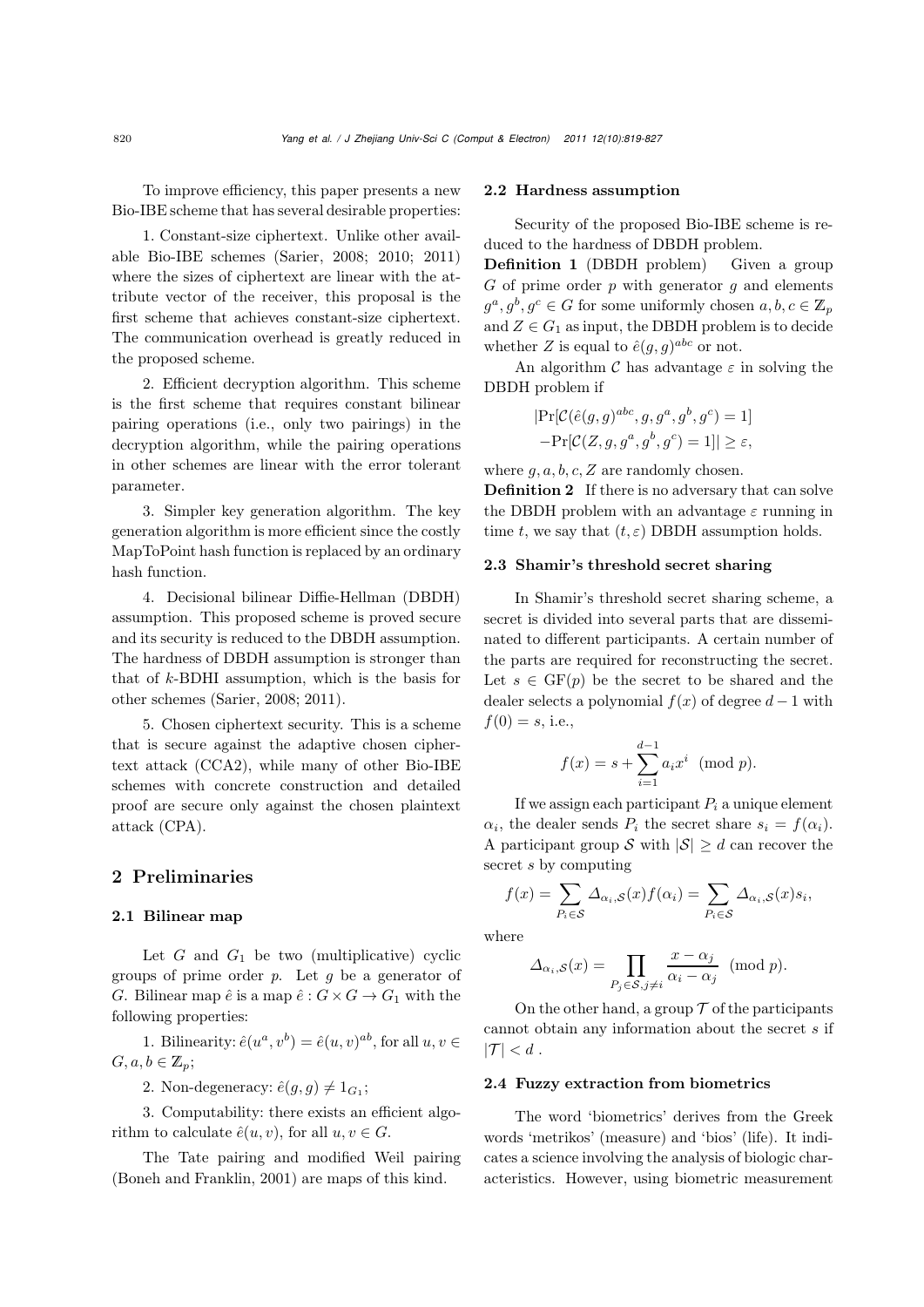as a basis for keys is problematic, because biometric data are not perfectly reproducible. For a Bio-IBE scheme, the biometrics is processed as follows (Sarier, 2008) to overcome this problem:

1. The biometrics of the user is extracted with a sensor to obtain the raw biometric data.

2. The feature extractor is exerted on the raw biometric information to obtain the feature vector (i.e., the attributes). Then, each attribute is assigned a unique  $\mu_i \in \mathbb{Z}_p^*$  to construct the identity  $\omega = (\mu_1, \mu_2, \cdots, \mu_n)$ . Here *n* represents the size of attributes.

3. Each feature forming the feature vector is quantized to generate the binary template  $b$  (i.e., the biometric template).

4. The fuzzy extractor is used to generate a unique string ID via error-correction codes from the binary template b of the user such that an error tolerant  $t$  is allowed. In other words, we obtain the same string ID although the fuzzy extractor is applied on a disparate b' that satisfies  $dis(b', b) < t$ . Here, t is the error tolerance threshold of the fuzzy extractor and dis() is the distance metric measuring the difference in biometric reading.

The fuzzy extractor mentioned above is based on the fuzzy commitment scheme (Juels and Wattenberg, 1999). The fuzzy extractor (Dodis *et al.*, 2008) is described as follows.

Let  $\mathcal{M} = \{0, 1\}^n$  be a metric space consisting of biometric data points with a distance function dis:  $M \times M \rightarrow \mathbb{Z}^+$ . Here, dis measures the distance between biometric templates  $b, b' \in \mathcal{M}$ . An  $(\mathcal{M}, l, t)$ fuzzy extractor consists of two functions Gen and Rep.

Gen: The Gen function takes  $b \in \mathcal{M}$  as the input and outputs a string ID and public string PAR. PAR is used by the Rep algorithm to regenerate ID from b', where  $dis(b, b') \leq t$ .

Rep: The Rep function allows the recovery of ID from PAR and any b' such that  $dis(b, b') \leq$ t. In other words, if  $Gen(b) \rightarrow (ID, PAR)$ , then  $Rep(b', PAR) \to ID, \forall b, b' \in M \text{ with } dis(b, b') \leq t.$ 

Dodis *et al*. (2008) described a concrete fuzzy extractor under the Hamming distance metric for the space  $\mathcal{M} = \{0, 1\}^n$  and a collision resistant hash function  $H: \{0, 1\}^n \to \{0, 1\}^l$ .

The Gen function takes  $b$  as the input, and then returns ID=  $H(b)$  and public parameter PAR =  $b \oplus$  $C_e(\text{ID})$ , where  $C_e$  is an encoding function.

The Rep function takes PAR and the biometrics  $b'$  as input and calculates

$$
\text{ID}' = C_{\text{d}}(b' \oplus \text{PAR}) = C_{\text{d}}(b' \oplus b \oplus C_{\text{e}}(\text{ID}))
$$
  
=  $C_{\text{d}}(e' \oplus C_{\text{e}}(\text{ID})),$ 

where  $e' = b' \oplus b$ . Then, if  $dis(b, b') \le t$ , ID' =ID. Here,  $C_d$  is the decoding function corresponding to  $C_e$  and corrects error up to threshold t.

## 3 Formal definition of Bio-IBE

#### 3.1 Bio-IBE scheme

A Bio-IBE consists of the following four algorithms: Setup, Extraction, Encryption, and Decryption. They are described as follows.

Setup: Given a security parameter  $k$  and error tolerant parameter d, the algorithm generates the master secret key MK and the public parameters PK of the system.

Extraction: Given an identity  $\omega$  and master secret key MK, the algorithm returns the corresponding private key  $K_{\omega}$ .

Encryption: Given the public parameters PK, identity  $\omega'$ , and a message M, the algorithm outputs the ciphertext C.

Decryption: Given a private key  $K_{\omega}$  and the ciphertext C that is encrypted with identity  $\omega'$ , the algorithm outputs plaintext M if  $|\omega' \cap \omega| \geq d$ ; otherwise, it aborts.

### 3.2 Security model

Definition 3 A Bio-IBE is indistinguishable against the chosen ciphertext attack (IND-sID-CCA2) if no attacker has a non-negligible advantage in the following game.

Initialization: Adversary  $A$  outputs a challenge identity  $\omega^*$ .

Setup: Challenger  $C$  runs the Setup algorithm and sends adversary A the public parameters PK.

Phase 1: Adversary A issues private key extraction queries and decryption queries.

1. Extraction queries:  $A$  issues private key extraction queries for identity  $\gamma_i$ , where  $|\gamma_i \cap \omega^*| < d$ . In response,  $C$  runs the Extraction algorithm to obtain the private key  $K_{\gamma_i}$  and sends it to A.

2. Decryption queries: A issues decryption queries on ciphertext C and an identity  $\gamma_i$ , where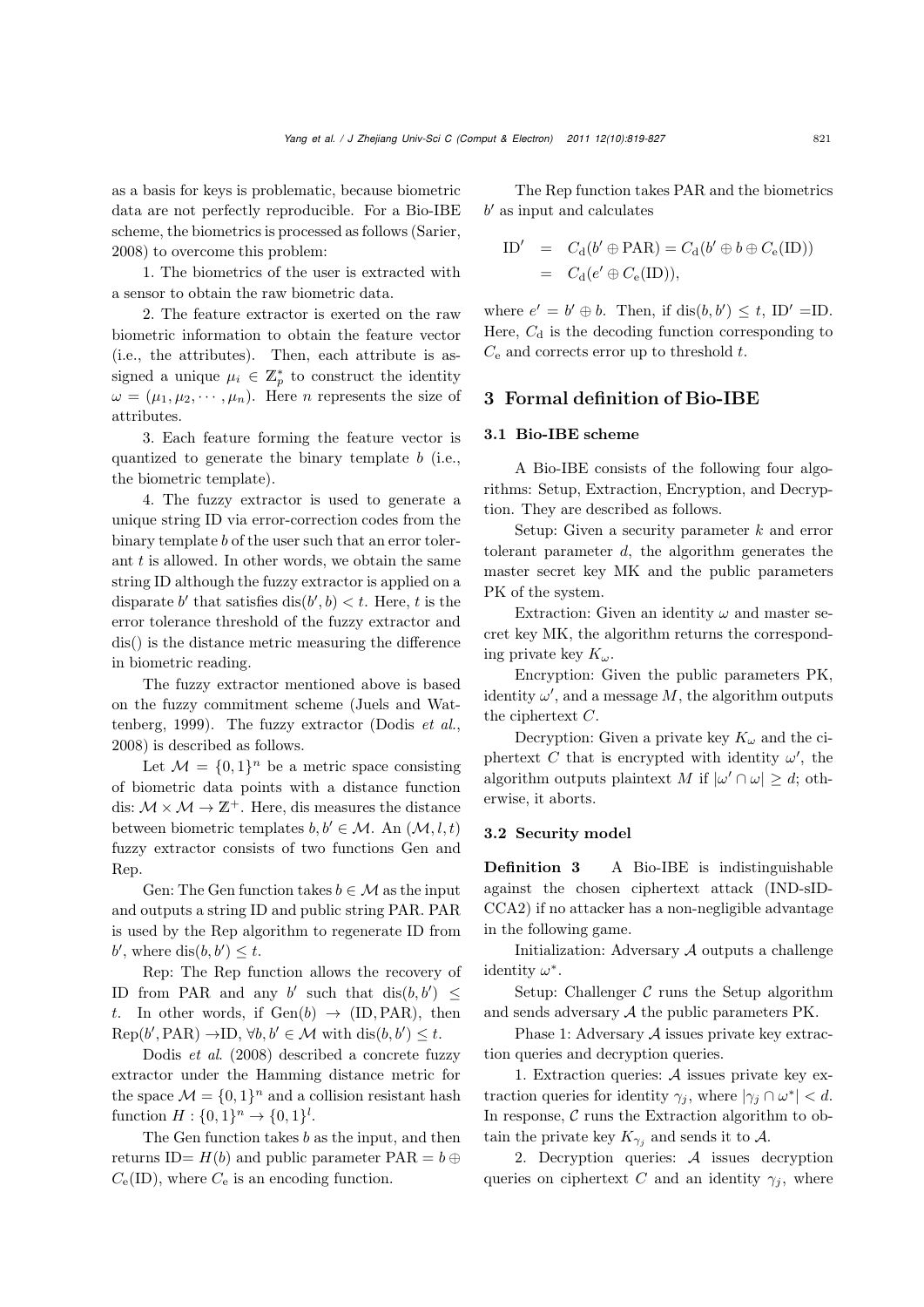$|\gamma_j \cap \gamma'_j| \geq d$ . In response, C runs the Extraction algorithm to obtain the private key  $K_{\gamma_i}$ , and then runs the Decryption algorithm to obtain the plaintext  $M$ , which is forwarded to A.

Challenge: Adversary A outputs two messages  $M_0, M_1$  to challenge. Challenger C randomly chooses  $\beta \in \{0,1\}$  and encrypts  $M_{\beta}$  with identity  $\omega^*$ . The ciphertext is returned to A.

Phase 2: A issues private key extraction queries and decryption queries as in phase 1.

Guess: Adversary A outputs a guess  $\beta' \in \{0, 1\}$ and wins the game if  $\beta' = \beta$ . Adversary  $\mathcal{A}$ 's advantage in attacking the above game is defined as

$$
\mathrm{Adv}_{\mathcal{A}} = |\mathrm{Pr}[\beta' = \beta] - 1/2|.
$$

**Definition 4** We say that a Bio-IBE is  $(t, \epsilon, q_E, q_D)$ -IND-sID-CCA2 secure if all  $t$  time adversaries making at most  $q_E$  private key extraction queries,  $q_D$ decryption queries have advantage at most  $\epsilon$  in winning the above game.

FID and sID security models: The distinction between these two models was clearly explained in Boneh and Boyen (2004). In the full identity (FID) security model, the adversary can issue adaptive chosen identity queries. After the query phase, the adversary chooses the identity it wishes to attack, and asks for a challenge for this identity. The selective identity (sID) security model is slightly weaker than the FID model. In the sID security model, the adversary must commit to the identity it intends to attack ahead of the Setup phase. Then, the adversary can still issue adaptive chosen ciphertext and adaptive chosen identity queries. As shown in Boneh and Boyen (2004), any sID secure IBE is also a FID secure IBE with somewhat inefficient reduction.

#### 4 An efficient Bio-IBE scheme

In this section, notations are defined and an efficient Bio-IBE scheme is proposed. The proposed scheme involves three roles: the private key generator (PKG), a sender, and a receiver. In the encryption phase, the sender receives the biometric data of the receiver and the corresponding parameter PAR. The sender extracts the features and calculates the biometric string ID with a fuzzy extractor. In the decryption phase, the proposed scheme allows for error tolerance due to the noisy nature of biometrics. As in Sarier (2008), we suppose that if  $|\omega \cap \omega'| \geq d$ ,

then  $dis(b, b') \leq t$  and  $ID = ID'$ . In this way, the receiver can decrypt the ciphertext encrypted with  $\omega'$  using the private key corresponding to  $\omega$  if  $\omega$  and  $\omega'$  are within a certain distance d of each other.

#### 4.1 Notations

G: a multiplicative cyclic group of prime order p.

 $G_1$ : a multiplicative cyclic group of prime order  $p$ .

g: a generator of G with order  $p$ .

 $\hat{e}$ : a bilinear pairing map, where  $\hat{e}: G \times G \to G_1$ . M: a plaintext of message.

 $C_e$ : the encoding function of error correction code.

 $C_d$ : the decoding function of error correction code.

d: the error tolerant parameter, which represents the distance that is allowed between two biometric attributes for a successful decryption.

 $H_1$ : a collusion resistant hash function, where  $H_1: \mathbb{Z}_p^* \times \{0,1\}^* \to \mathbb{Z}_p^*.$ 

#### 4.2 Setup phase

Given a security parameter  $k_0$ , PKG generates two multiplicative cyclic groups  $G$  and  $G_1$  of prime order  $p > 2^{k_0}$  and picks a random generator  $g \in G$ . PKG randomly selects  $g_1 \in G$ ,  $s \in \mathbb{Z}_p^*$  and computes  $g_2 = g^s$ . Choose an error tolerant parameter  $d \in \mathbb{Z}^+$ . Then, PKG publishes the system's public parameters  ${g, g_1, g_2, d}$  and keeps the master secret key s secret.

#### 4.3 Extraction phase

First, the user biometric attributes  $\omega$  =  $(\mu_1, \mu_2, \cdots, \mu_n)$  are extracted from the raw biometric information with a feature extractor, where each  $\mu_i \in \mathbb{Z}_p^*$ . Then, calculate the biometric string ID=  $H(b)$  from the biometric template b. Given the user's  $\omega$  and ID, the PKG extracts the private key as follows:

1. Choose a random  $d-1$  degree polynomial  $p(x) = a_0 + a_1x + \ldots + a_{d-1}x^{d-1}$  such that  $p(0) =$  $a_0 = s$ .

2. For  $\mu_i \in \omega$ , compute  $d_{i,1} = (g_1 \cdot$  $(g^{H_1(\omega,\mathrm{ID})})^{p(\mu_i)} = (g_1 \cdot g^{h^{ID}})^{p(\mu_i)}, d_{i,2} = g^{p(\mu_i)}$ . Calculate PAR=Gen(*b*, ID).

3. PKG confidentially sends  $K_{\omega}$  ${d_{i,1}, d_{i,2}}_{\mu_i \in \omega}$  to the user and publishes PAR.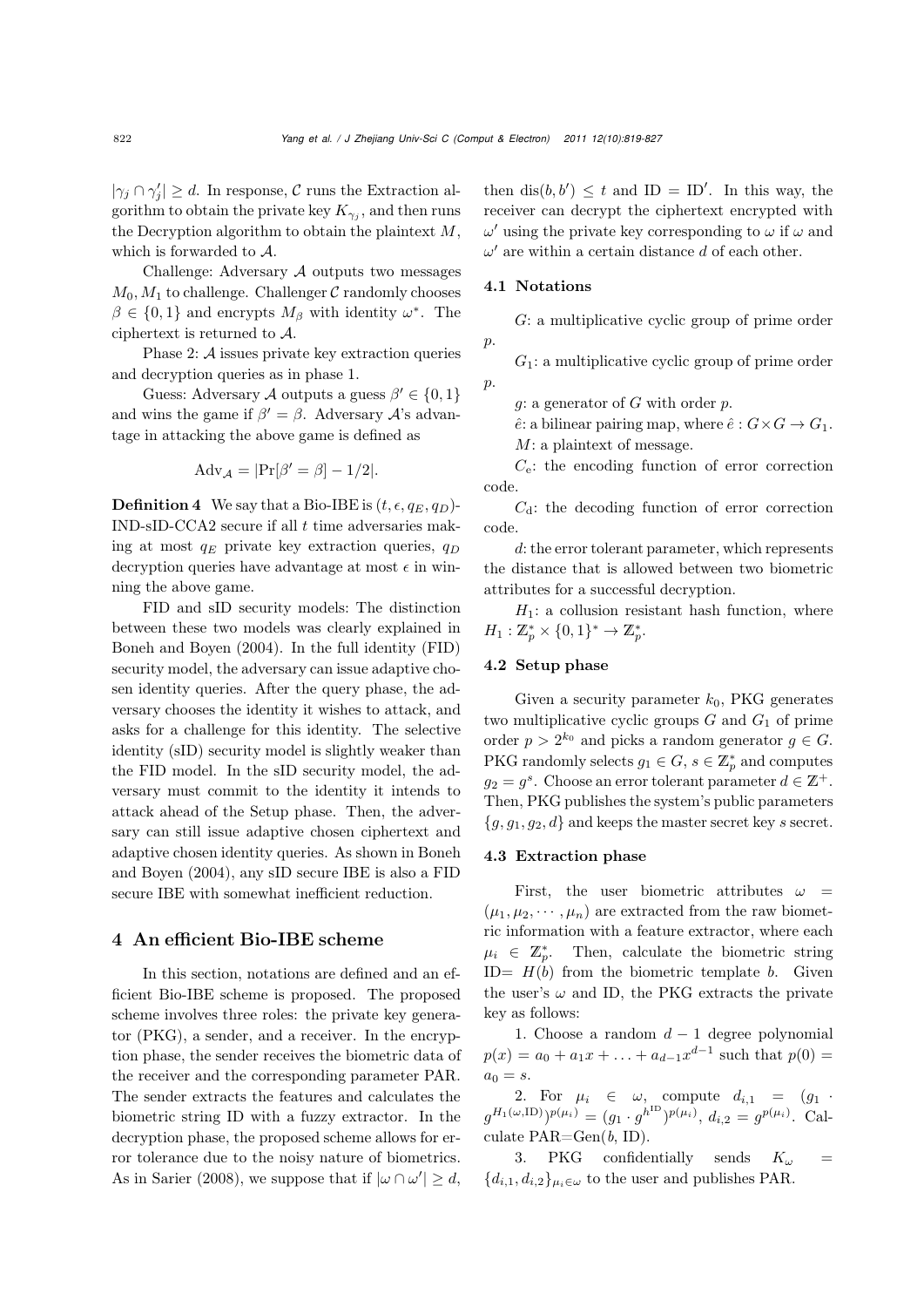#### 4.4 Encryption phase

The sender receives biometric data of the designated receiver together with the public parameter PAR. The sender extracts the feature attributes  $\omega'$  and computes  $ID' = \text{Rep}(b', \text{PAR})$ . Here, if  $dis(b', b) < t$ , then ID = ID'. Given ID',  $\omega'$ , and M, the sender performs the following:

1. Select a random  $r \in \mathbb{Z}_p^*$  and calculate  $C_1 =$  $g^r, C_2 = (g^{H_1(\omega',\mathrm{ID'})})^r = (g^{h^{\mathrm{ID'}}})^r, C_3 = \hat{e}(g_1, g_2)^r M.$ 2. Send the ciphertext  $C = (\omega', C_1, C_2, C_3)$  to U.

#### 4.5 Decryption phase

Given a ciphetrtext  $C = (\omega', C_1, C_2, C_3)$ , a receiver with private key  $K_{\omega}$  decrypts C as follows:

1. If  $|\omega \cap \omega'| < d$ , *U* aborts.

2. If  $|\omega \cap \omega'| \ge d$ , *U* chooses any set that satisfies  $S \subseteq \omega \cap \omega'$  and  $|S| = d$  and calculates

$$
M = C_3 \cdot \frac{\hat{e}(C_2, \prod_{\mu_j \in S} (d_{i,2})^{\Delta_{\mu_j}, S(0)})}{\hat{e}(C_1, \prod_{\mu_j \in S} (d_{i,1})^{\Delta_{\mu_j}, S(0)})}
$$

.

The plaintext M can be recovered since

$$
C_{3} \cdot \frac{\hat{e}(C_{2}, \prod_{\mu_{j} \in S} (d_{i,2})^{\Delta_{S,\mu_{j}}(0)})}{\hat{e}(C_{1}, \prod_{\mu_{j} \in S} (d_{i,1})^{\Delta_{S,\mu_{j}}(0)})}
$$
\n
$$
= C_{3} \cdot \frac{\hat{e}((g^{H_{1}(\omega', \text{ID}^{\prime}}))^r, \prod_{\mu_{j} \in S} (g^{p(\mu_{i})})^{\Delta_{S,\mu_{j}}(0)})}{\hat{e}(g^{r}, \prod_{\mu_{j} \in S} ((g_{1} \cdot g^{H_{1}(\omega, \text{ID}}))^{p(\mu_{i})})^{\Delta_{S,\mu_{j}}(0)})}
$$
\n
$$
= \frac{\hat{e}((g^{H_{1}(\omega', \text{ID}^{\prime}}))^r, g^{s})}{\hat{e}(g^{r}, (g_{1} \cdot g^{H_{1}(\omega, \text{ID}}))^{s})}, M\hat{e}(g_{1}, g_{2})^{r}
$$
\n
$$
= \frac{\hat{e}((g^{H_{1}(\omega', \text{ID}^{\prime}}))^r, g^{s})}{\hat{e}((g^{H_{1}(\omega, \text{ID}}))^s, g^{r}) \cdot \hat{e}(g_{1}^{s}, g^{r})} \cdot M\hat{e}(g_{1}, g_{2})^{r}
$$
\n
$$
= \frac{\hat{e}((g^{H_{1}(\omega', \text{ID}^{\prime}})^r, g^{s})}{\hat{e}((g^{H_{1}(\omega, \text{ID}}))^s, g^{r}) \cdot \hat{e}(g_{1}, g^{s})^{r}} \cdot M\hat{e}(g_{1}, g_{2})^{r}
$$
\n
$$
= \frac{\hat{e}((g^{h^{ID'}})^r, g^{s})}{\hat{e}((g^{h^{ID'}})^s, g^{r}) \cdot \hat{e}(g_{1}, g^{s})^{r}} \cdot M\hat{e}(g_{1}, g_{2})^{r}
$$
\n
$$
= M.
$$

The last equation holds since ID' =ID when  $|\omega \cap \omega'| \ge$ d and  $dis(b, b') < t$ .

## 5 Security analysis

**Theorem 1** Suppose that the  $(t', \varepsilon')$  DBDH assumption holds in G. Then the constructed Bio-IBE scheme is  $(t, \varepsilon, q_E, q_D)$  IND-sID-CCA2 secure for  $\varepsilon' = \varepsilon$ ,  $t' = t + d(t_{\text{Mul}} + t_{\text{Exp}})q_E$ , where  $t_{\text{Mul}}$  is the time for a multiplication,  $t_{\text{Exp}}$  is the time for an exponentiation, and d is the error tolerant parameter.

**Proof** Suppose that there exists a  $(t, \varepsilon, q_E, q_D)$ adversary  $A$  against the proposed scheme. Then an algorithm  $\mathcal C$  can be constructed to solve the DBDH problem in time  $t'$  and with a probability  $\varepsilon'$ . Challenger C is given a tuple  $(g, g^a, g^b, g^c, Z)$  of the DBDH problem, where Z either equals  $\hat{e}(g, g)^{abc}$  or is a random element in  $G_1$ . The game proceeds as follows.

Initialization: A challenge identity  $\omega^*$  $(\mu_1^*, \mu_2^*, \cdots, \mu_n^*)$  is chosen by adversary A.

Setup: The challenger C sets  $g_1 = g^a, g_2 = g^b$ and chooses error tolerant parameter  $d \in \mathbb{Z}^+$ . Then C returns the public parameters  $PK = (q, q_1, q_2, d)$  to adversary A.

Hash queries: Adversary  $A$  is allowed to issue a hash query in any phase. Upon receiving a query  $\omega_i$ , if there exists  $(\omega_i, l_i, g^{h_i})$  in H-list, return  $g^{h_i}$ . If  $\omega_i = \omega^*$ , choose  $l^* \in \mathbb{Z}_p$  at random and set  $g^{h^*} = g^{l^*}$ . Otherwise, randomly select  $l_i \in \mathbb{Z}_p$  and compute  $g^{h_i} = g^{l_i}/g_1.$ 

Phase 1: Adversary issues private key extraction queries and decryption queries in this phase.

1. Extraction queries: When a private key query is received for  $\gamma_j = (\mu_1, \mu_2, \cdots, \mu_n)$ , where  $|\gamma_j|$  $|\omega^*| < d$ , challenger C sets  $\Gamma = \gamma_j \cap \omega^*$  and sets  $\Gamma'$  to be any set that satisfies  $\Gamma \subseteq \Gamma' \subseteq \gamma_j, |\Gamma'| = d - 1$ . Let  $S = \Gamma' \cup \{0\}$ . Run the above hash query to obtain  $(\gamma_j, l_j, g^{h_j})$  in H-list.

(1) For every  $\mu_i \in \Gamma'$ , pick  $\lambda_i \in \mathbb{Z}_p$  at random and compute  $(d_{i,1}, d_{i,2}) = ((g_1g^{h_j})^{\lambda_i}, g^{\lambda_i})$ . For a random polynomial  $p(\cdot)$  of degree  $d-1$  over  $\mathbb{Z}_p$  with  $p(0) = b$ , define  $\lambda_i = p(\mu_i)$ . Thus, challenger C has successfully constructed  $(d_{i,1}, d_{i,2})$  for  $\mu_i \in \Gamma'$ .

(2) For every  $\mu_i \in \gamma_j \setminus \Gamma'$ , compute

$$
d_{i,1} = g_2^{\Delta_{0,S}(\mu_i)l_j} (\prod_{\mu_k \in \Gamma'} (g_1 \cdot g^{h_j})^{\Delta_{\mu_k,S}(\mu_i)\lambda_k}),
$$
  

$$
d_{i,2} = g_2^{\Delta_{0,S}(\mu_i)} (\prod_{\mu_k \in \Gamma'} g^{\Delta_{\mu_k,S}(\mu_i)\lambda_k}).
$$

Note that  $g_1 \cdot g^{h_j} = g^{l_j}$  for  $\gamma_j \neq \omega^*$ . Then,

$$
d_{i,1} = g^{l_j \Delta_{0,S}(\mu_i)b} (g^{l_j(\sum_{\mu_k \in \Gamma'} \Delta_{\mu_k,S}(\mu_i)p(\mu_k))})
$$
  
\n
$$
= g^{l_j(\Delta_{0,S}(\mu_i)p(0) + \sum_{\mu_k \in \Gamma'} \Delta_{\mu_k,S}(\mu_i)p(\mu_k))}
$$
  
\n
$$
= g^{l_jp(\mu_i)} = (g_1 \cdot g^{h_j})^{p(\mu_i)}
$$
  
\n
$$
= (g_1 \cdot g^{H_1(\gamma_j,\text{ID})})^{p(\mu_i)},
$$
  
\n
$$
d_{i,2} = g^{\Delta_{0,S}(\mu_i)b} (g^{\sum_{\mu_k \in \Gamma'} \Delta_{\mu_k,S}(\mu_i)p(\mu_k)})
$$
  
\n
$$
= g^{\Delta_{0,S}(\mu_i)p(0) + \sum_{\mu_k \in \Gamma'} \Delta_{\mu_k,S}(\mu_i)p(\mu_k)}
$$
  
\n
$$
= g^{p(\mu_i)}.
$$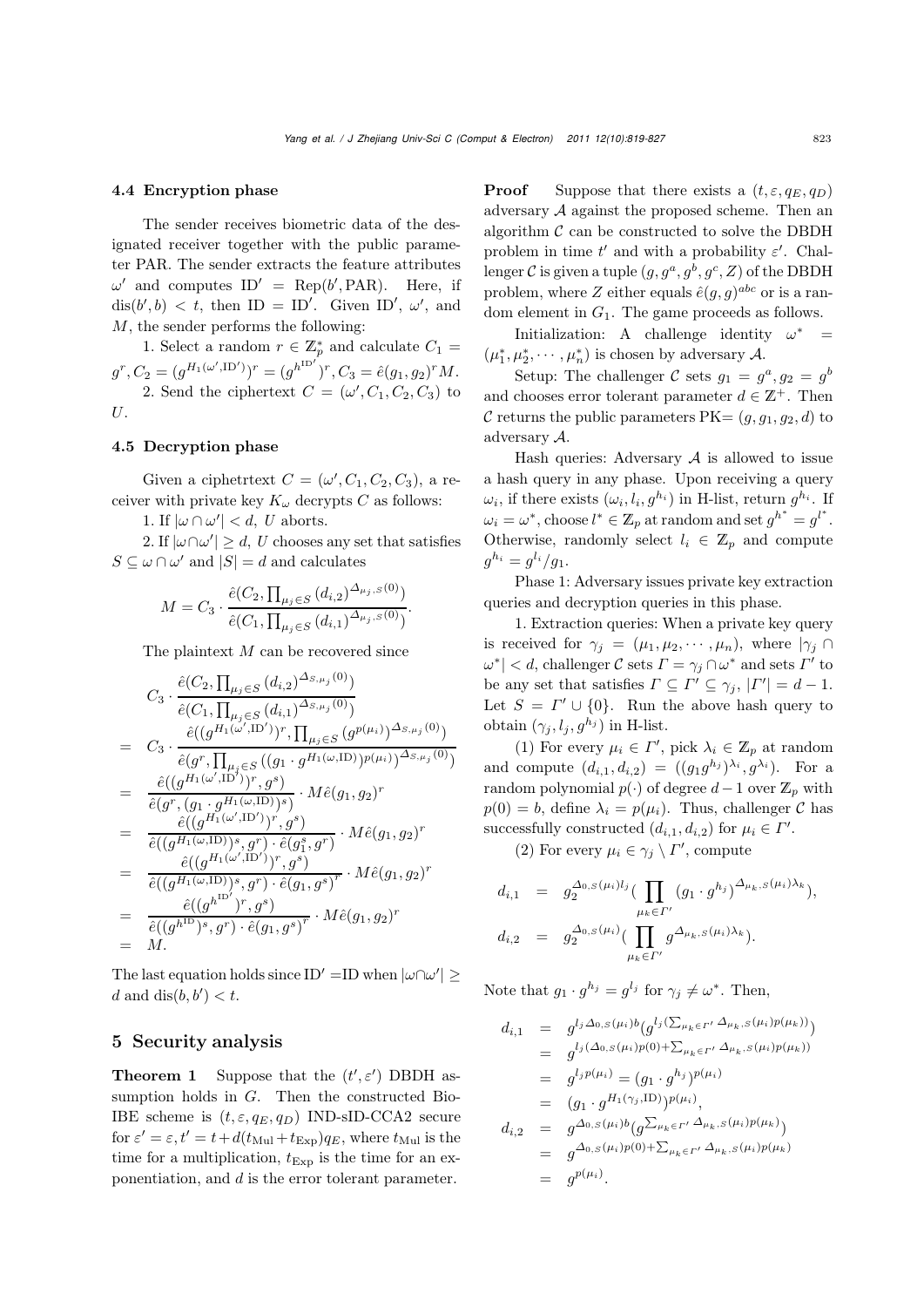Thus, challenger  $\mathcal C$  has successfully simulated the private key of  $\gamma_j = (\mu_1, \mu_2, \cdots, \mu_n)$ .

2. Decryption queries: To answer the decryption query on  $C = (\gamma'_i, C_1, C_2, C_3)$  and an identity  $\gamma_j$ where  $|\gamma_j \cap \gamma'_j| \geq d$ , challenger C operates as follows.

(1) Run the above extraction algorithm to construct the private key  $K_{\gamma_i} = (d_{i,1}, d_{i,2})_{\mu_i \in \gamma_i}$ .

(2) Choose any set S that satisfies  $S \subseteq \gamma_j \cap \gamma'_j$ and  $|S| = d$ . Then compute the plaintext M and send it to  $A$ , where  $M$  is computed as follows:

$$
M = \frac{\hat{e}(C_2, \prod_{\mu_i \in S} (d_{i,2})^{\Delta_{\mu_i, S}(0)})}{\hat{e}(C_1, \prod_{\mu_i \in S} (d_{i,1})^{\Delta_{\mu_i, S}(0)})} \cdot C_3.
$$

Challenge: Adversary A outputs two messages  $M_0, M_1$  to challenge. Challenger C randomly chooses  $\beta \in \{0,1\}$  and encrypts  $M_{\beta}$  with identity  $\omega^*$ , which is derived from  $b^*$ . The ciphertext is returned to  $\mathcal{A}$ :

$$
C^* = (\omega^*, C_1^*, C_2^*, C_3^*) = (\omega^*, g^c, (g^c)^{l^*}, Z \cdot M_\beta).
$$

1. If  $Z = \hat{e}(q, q)^{abc}$  (i.e., when the input tuple is sampled from  $\mathcal{P}_{BDHE}$ ),  $C^*$  is a valid encryption of  $M_{\beta}$  since

$$
C_1^* = g^c,
$$
  
\n
$$
C_2^* = (g^c)^{l^*} = (g^{l^*})^c = (g^{h^*})^c = (g^{H(\omega^*, \text{ID})})^c,
$$
  
\n
$$
C_3^* = Z \cdot M_\beta = \hat{e}(g, g)^{abc} \cdot M_\beta = \hat{e}(g_1, g_2)^c \cdot M_\beta.
$$

2. If  $Z$  is uniform in  $G_1$  (i.e., when the input tuple is sampled from  $\mathcal{R}_{\rm BDHE}$ ,  $C_3^*$  is independent of  $M_{\beta}$ . Thus,  $C^*$  is independent of  $\beta$  in the adversary's view.

Phase 2: Adversary A issues private key extraction queries and decryption queries as in phase 1.

Guess: Adversary A finally outputs a guess  $\beta' \in$  ${0, 1}$ . Challenger C concludes the game as follows. If  $\beta' = \beta$ , C outputs 1 indicating that  $Z = \hat{e}(q, q)^{abc}$ . Otherwise, it outputs  $0$  indicating that  $Z$  is random in  $G_1$ .

Probability analysis:

1. If the input is a tuple sampled from  $\mathcal{P}_{BDEE}$ (i.e.,  $Z = \hat{e}(g, g)^{abc}$ ), then A's view is identical to the view in a real attack. Thus,  $|\Pr[\beta = \beta'] - 1/2| \ge \varepsilon$ .

2. If the input is a tuple sampled from  $\mathcal{R}_{BDEE}$ (i.e., Z is uniform in  $G_1$ ), then  $|\Pr[\beta = \beta']| = 1/2$ . 3. Therefore,

$$
\begin{aligned} |\mathrm{Pr}[\mathcal{C}(\hat{e}(g,g)^{abc},g,g^a,g^b,g^c)=0] \\ -\mathrm{Pr}[\mathcal{C}(Z,g,g^a,g^b,g^c)=0]|\ge |(\frac{1}{2}\pm \varepsilon)-\frac{1}{2}|=\varepsilon. \end{aligned}
$$

Time analysis: The running time of the simulation is dominated by the multiplication and exponent operation in the extraction query phase. Then we have  $t' = t + d(t_{\text{Mul}} + t_{\text{Exp}})q_E$ .

# 6 An improved Bio-IBE scheme to resist DoS attacks

Recently, Sarier (2001) presented a new DoS attack in which an adversary maliciously changes the public string PAR and brings the sender to use an incorrect public key for encryption. Then the receiver of ciphertext cannot obtain the right plaintext upon decryption. To ensure the validity and integrity of PAR, we use the digital signature that is signed by PKG to make our scheme immune against the DoS attack. Then the signature  $\sigma$  and PAR should be stored together. The efficient signature scheme used in our modified scheme is based on the scheme in Cha and Cheon (2003), which has its security reduced to computational Diffi-Hellman (CDH) assumption.

Setup: The public parameters  $(g, g_1, g_2)$  and master secret key s are chosen as in Bio-IBE other than two hash functions  $H_2: \{0,1\}^* \times G \to \mathbb{Z}_p$  and  $H_3: \{0,1\} \to G.$ 

Extraction: Given PKG's identity ID, the algorithm computes  $K_{\text{ID}} = H_3(\text{ID})^s$  and outputs it as the private key associated to ID.

Signature: Given a secret key  $K_{\text{ID}}$  and a public string PAR, the algorithm picks a random  $r \in \mathbb{Z}_p$ and outputs a signature  $\sigma = (U, V)$  where  $U =$  $H_3({\rm ID})^r$  and  $V = (K_{\rm ID})^{r+H_2({\rm PAR},U)}$ .

Verification: To verify a signature  $\sigma = (U, V)$  of PAR for PKG's identity ID, check whether

$$
\hat{e}(g, V) = \hat{e}(g_2, U)\hat{e}(g_2, H_3(\text{ID})^{H_2(\text{PAR}, U)}).
$$

Correctness:

$$
\begin{array}{rcl}\n\hat{e}(g,V) & = & \hat{e}(g,(H_3(\text{ID})^s)^{r+H_2(\text{PAR},U)}) \\
& = & \hat{e}(g^s,H_3(\text{ID})^{r+H_2(\text{PAR},U)}) \\
& = & \hat{e}(g_2,H_3(\text{ID})^r \cdot H_3(\text{ID})^{H_2(\text{PAR},U)}) \\
& = & \hat{e}(g_2,U \cdot H_3(\text{ID})^{H_2(\text{PAR},U)}) \\
& = & \hat{e}(g_2,U)\hat{e}(g_2,H_3(\text{ID})^{H_2(\text{PAR},U)}).\n\end{array}
$$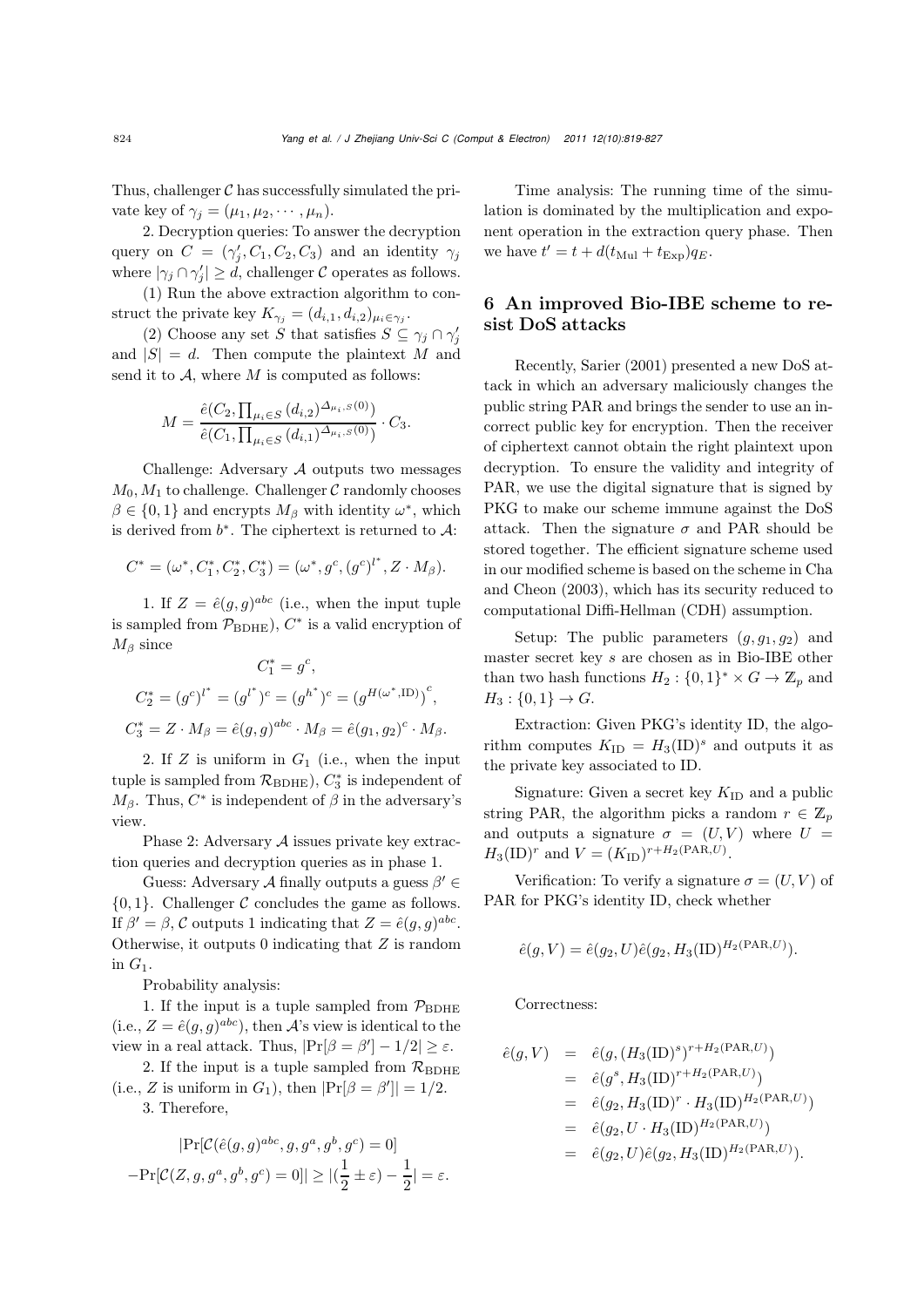# 7 Efficiency discussions and comparisons

## 7.1 Comparisons with Bio-IBE schemes

The proposed scheme and improved scheme are compared with those proposed by Sarier (2008; 2011) (Table 1). Since the scheme in Sarier (2011) is an improved version of that in Sarier (2008) (the scheme in Sarier (2011) integrates an IBS to the Bio-IBE scheme in Sarier (2008) to resist DoS attacks), one can just compare our scheme with that of Sarier (2008) in detail as follows:

1. The size of the public parameter and private key in Sarier (2008) is smaller than that of the proposed scheme. Since the private key is shorter in Sarier (2008), the cost of private key generation is n exponential operations less than the cost in the proposed scheme.

2. The size of ciphertext in Sarier (2008) is  $n|G| + n_m$ , where n is the length of user identity and  $n_m$  is the size of the message. This scheme has constant size ciphertext which consists of only two elements in group  $G$  and one element in group  $G_1$ . Thus, the network traffic load is decreased and the bandwidth at the user is reduced.

3. The cost of encryption is reduced in this scheme compared with that in Sarier (2008). The scheme in Sarier  $(2008)$  requires n exponential operations and one pairing operation, while ours requires only three exponential operations and no pairing operation.

4. The cost of decryption in this scheme is less than that in Sarier (2008). Measured in terms of the pairing operation that is the most time-consuming operation, the scheme in Sarier  $(2008)$  requires d pairing operations while only two pairing operations are required in our scheme. Thus, our scheme is more efficient in computation.

5. This scheme has its security reduced to DBDH assumption, while the security of the scheme in Sarier (2008) is reduced to *k*-BDHI assumption. As shown in Cheon (2006), the hardness of DBDH assumption is stronger than that of *k*-BDHI assumption.

To sum up, this scheme achieves higher efficiency and stronger security than the scheme in Sarier (2008).

#### 7.2 Comparisons with fuzzy schemes

Due to the similarity between Bio-IBE and fuzzy IBE, the proposed scheme is compared with the existing fuzzy IBE schemes in Table 2. It is obvious that the new scheme achieves higher efficiency than the existing fuzzy IBE schemes. The detailed comparison is as follows:

1. The size of public parameters of the suggested scheme is a constant. However, in Sahai and Waters (2005), Fang *et al*. (2008), and Li *et al*. (2009), the size of public parameters grows with either the total number of users |u| in the system or the length  $n$  of identity.

2. The size of the private key in Sahai and Waters (2005), Baek *et al*. (2007), Fang *et al*. (2008), Li *et al*. (2009), and Ren *et al*. (2010) and the proposed scheme grows with the length  $n$  of user identity. Then, the cost of generating the private key also grows with n.

In Sahai and Waters (2005), Baek *et al*. (2007), Fang *et al*. (2008), Li *et al*. (2009), and Ren *et al*. (2010), the size of ciphertext grows with the length n of user identity. Furthermore, Fang *et al.* (2008) added the length  $n_m$  of plaintext m. In this scheme, the size of ciphertext is a constant which consists only of two elements in group G and one element in group  $G_1$ . This performance is notably superior to that of other schemes.

3. In Sahai and Waters (2005), Baek *et al*. (2007), Fang *et al*. (2008), Li *et al*. (2009), and Ren *et al*. (2010), the cost of encryption is proportional to the length  $n$  of user identity. The suggested scheme requires merely three exponential operations.

4. In Sahai and Waters (2005), Baek *et al*. (2007), Fang *et al*. (2008), Li *et al*. (2009), and Ren *et al*. (2010), a large amount of pairing operations are required in the decryption process. The proposed scheme needs only two pairing operations to complete the decryption process.

5. The security of this scheme is reduced to the DBDH assumption and the security of schemes in Sahai and Waters (2005), Fang *et al*. (2008), Li *et al*. (2009), and Ren *et al*. (2010) is reduced to MBDH, mBDDH, *k*-BDH, and *q*-TBDHE assumptions. As shown in Cheon (2006), the hardness of DBDH assumption is stronger than that of other assumptions mentioned above.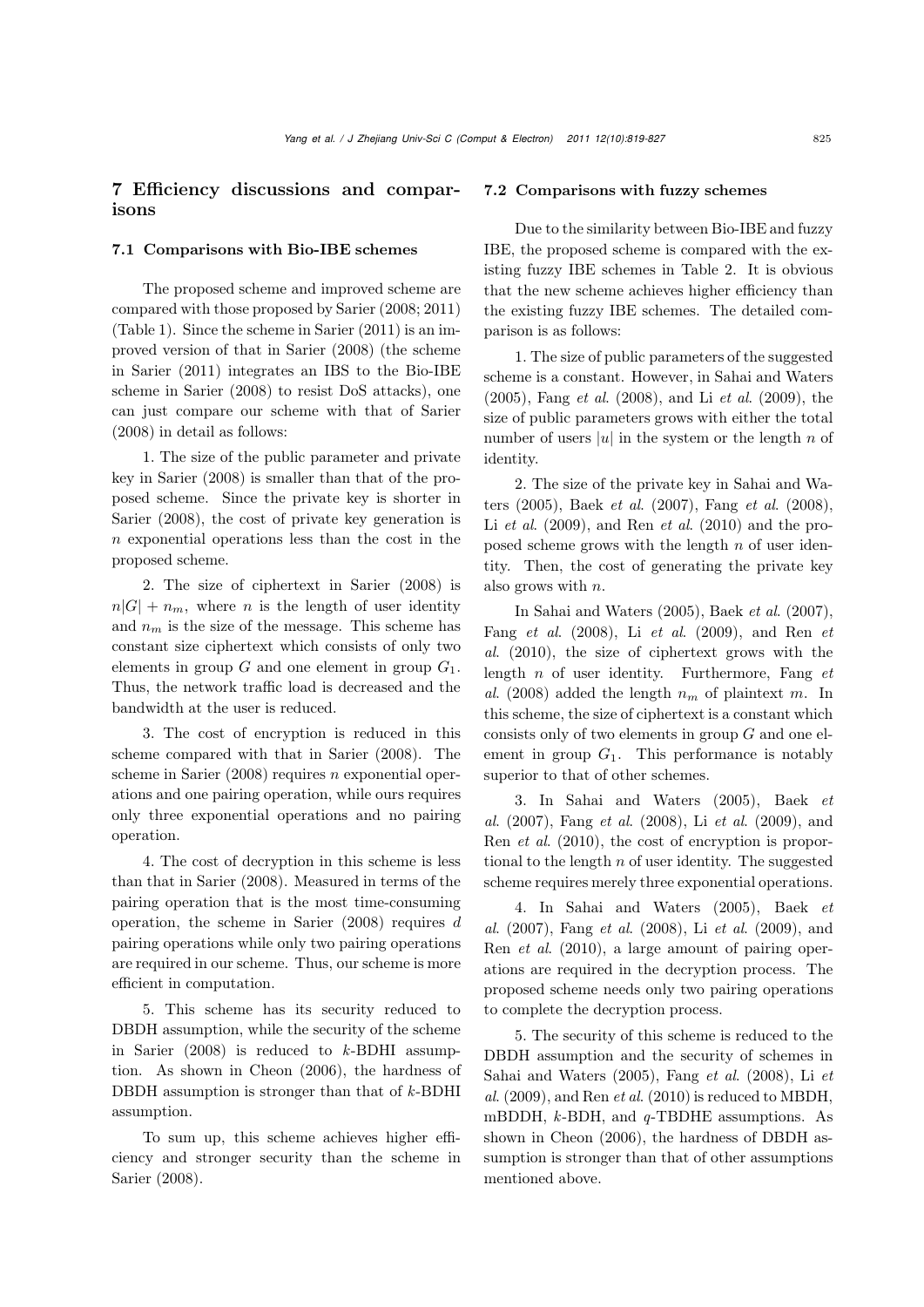|                        |                                     |                                     | Value/Description  |                    |
|------------------------|-------------------------------------|-------------------------------------|--------------------|--------------------|
|                        | Sarier $(2008)$                     | Sarier $(2011)$                     | Our scheme         | Improved scheme    |
| Based on biometric     | Yes                                 | Yes                                 | Yes                | <b>Yes</b>         |
| Size of public key     | 2 G                                 | 2 G                                 | 3 G                | 3 G                |
| Size of private key    | n G                                 | n G                                 | 2n G               | 2n G               |
| Size of ciphertext     | $n G +n_m$                          | $n G +n_m$                          | $2 G  +  G_1 $     | $2 G  +  G_1 $     |
| Cost of key generation | $nt_{\text{Exp}}$                   | $nt_{\text{Exp}}$                   | $2nt_{\text{Exp}}$ | $2nt_{\text{Exp}}$ |
| Cost of encryption     | $t_{\text{Pair}} + nt_{\text{Exp}}$ | $t_{\text{Pair}} + nt_{\text{Exp}}$ | $3t_{\rm Exp}$     | $3t_{\rm Exp}$     |
| Cost of decryption     | $dt_{\rm Pair}$                     | $dt_{\rm Pair}$                     | $2t_{\rm Pair}$    | $2t_{\rm Pair}$    |
| Hardness assumption    | $k$ -BDHI                           | $k$ -BDHI                           | <b>DBDH</b>        | <b>DBDH</b>        |
| DoS attack             | No.                                 | Yes                                 | No                 | <b>Yes</b>         |
| Security model         | $\rm{sID}$                          | $\rm{sID}$                          | $\rm{sID}$         | $\rm{sID}$         |

Table 1 Comparison of various Bio-IBE schemes

Table 2 Comparison of various fuzzy IBE schemes

|                        | Value/Description         |                             |                             |  |  |  |  |
|------------------------|---------------------------|-----------------------------|-----------------------------|--|--|--|--|
|                        | Sahai and Waters (2005)   | Baek <i>et al.</i> $(2007)$ | Fang <i>et al.</i> $(2008)$ |  |  |  |  |
| Size of public key     | $u G  +  G_1 $            | 3 G                         | $(n+2) G $                  |  |  |  |  |
| Size of private key    | n G                       | 2n G                        | 3n G                        |  |  |  |  |
| Size of ciphertext     | $n G  +  G_1 $            | $(n+1) G + G_1 $            | $(n+1) G  + n_m$            |  |  |  |  |
| Cost of key generation | $nt_{\text{Exp}}$         | $2nt_{\text{Exp}}$          | $4nt_{\text{Exp}}$          |  |  |  |  |
| Cost of encryption     | $(n+1)t_{\text{Exp}}$     | $(n+2)t_{\text{Exp}}$       | $(2n+2)t_{\text{Exp}}$      |  |  |  |  |
| Cost of decryption     | $dt_{\rm Pair}$           | $(d+1)t_{\text{Pair}}$      | $2dt$ Pair                  |  |  |  |  |
| Hardness assumption    | <b>MBDH</b>               | <b>DBDH</b>                 | mBDDH                       |  |  |  |  |
| Security model         | $\rm{sID}$<br>$\rm{sID}$  |                             | $\rm{sID}$                  |  |  |  |  |
|                        | Value/Description         |                             |                             |  |  |  |  |
|                        | Li <i>et al.</i> $(2009)$ | Ren <i>et al.</i> $(2010)$  | Our scheme                  |  |  |  |  |
| Size of public key     | $4n G  + (d+1) G_1 $      | 7 G                         | 3 G                         |  |  |  |  |
| Size of private key    | $(nd + 2n + 1) G_1 $      | n G                         | 2n G                        |  |  |  |  |
| Size of ciphertext     | $(2n+2) G $               |                             | $2 G + G_1 $                |  |  |  |  |
| Cost of key generation | $(nd+2n+1)t_{\text{Exp}}$ |                             | $2nt_{\text{Exp}}$          |  |  |  |  |
| Cost of encryption     | $(2n+2)t_{\text{Exp}}$    |                             | $3t_{\rm Exp}$              |  |  |  |  |
| Cost of decryption     | $(n+d+1)t_{\text{Pair}}$  |                             | $2t_{\rm Pair}$             |  |  |  |  |
| Hardness assumption    | $k$ -BDH                  |                             | <b>DBDH</b>                 |  |  |  |  |
| Security model         | $\rm{sID}$                | <b>FID</b>                  | $\rm{sID}$                  |  |  |  |  |

6. All of the schemes in comparison are proved secure in the sID security model except the scheme in Ren *et al*. (2010). Although the FID security model is slightly stronger than the sID model, our scheme is much more efficient than the scheme in Ren *et al*. (2010). In Ren *et al*. (2010), the size of ciphertext and the cost of encryption and decryption grow linearly with the length  $n$  of user identity. While in our scheme, the size and computation cost of ciphertext are constant. Moreover, the security of the suggested scheme is reduced to DBDH assumption while the scheme in Ren *et al*. (2010) is reduced to *q*-TBDHE assumption. As shown in Cheon (2006), the hardness of DBDH assumption is stronger than that of *q*-TBDHE assumption.

# 8 Conclusions

In this paper, we construct a new efficient biometric identity based scheme which is secure against the adaptive chosen ciphertext attack (CCA2) and which is also the first scheme achieving constant size ciphertext. This new scheme has many other advantages over those existing ones. First, the hash function is a regular one rather than the MapTo-Point function for the encryption scheme. Second, the security of the proposed scheme is reduced to the hardness of DBDH assumption rather than some strong assumptions. Finally, only two pairing operations are executed in the decryption phase. Thus, the communication overhead of the network is decreased